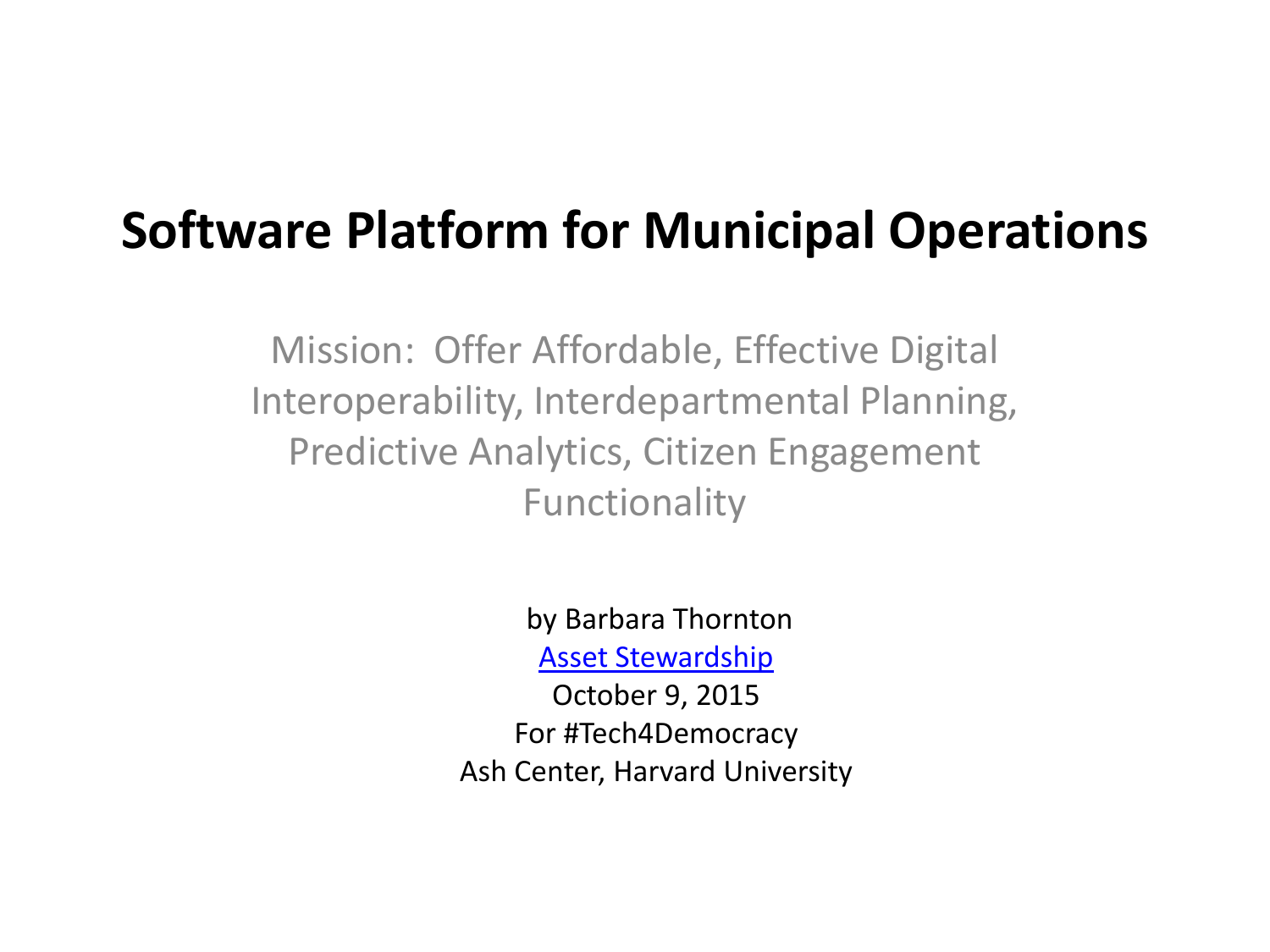# Mission: Platform for Muncipalities

- The proliferation of cheap and powerful software platforms for operating ecommerce businesses over the last 15 years offers a model for introducing digital competence to the management of municipal governments. Most municipal governments in the USA, and the world, still rely on paper processing for key health and safety requirements of their citizens.
- Municipalities are responsible for clean water, safe roadways, crime prevention, parks and recreation, acquisition and maintenance of capital facilities to serve the citizens' needs, licensing, zoning and regulation of housing, commercial development, food service establishments, the maintenance of public health, operations of libraries, protection against fire, provision of emergency rescue services, regulation of parking, noise abatement, animal control, etc. In a digital world where people can expect to order pizza on line and have it delivered the same day, municipal officials are stuck in a pre-digital status without an affordable and effective software platform to maintain and coordinate these responsibilities. Good software, well used, as a multiplier effect on the city's ability to manage facilities and services more efficiently; saving resources, being more transparent and responsive with the same costs. Finally it would generate data that, in time, will enable the municipalities to enhance their services at lower cost.
- Municipalities with populations under 200,000 are in need of an effective, powerful, affordable, versatile and user friendly software platform. This kind of software exists for selling shoes, but not for running our cities.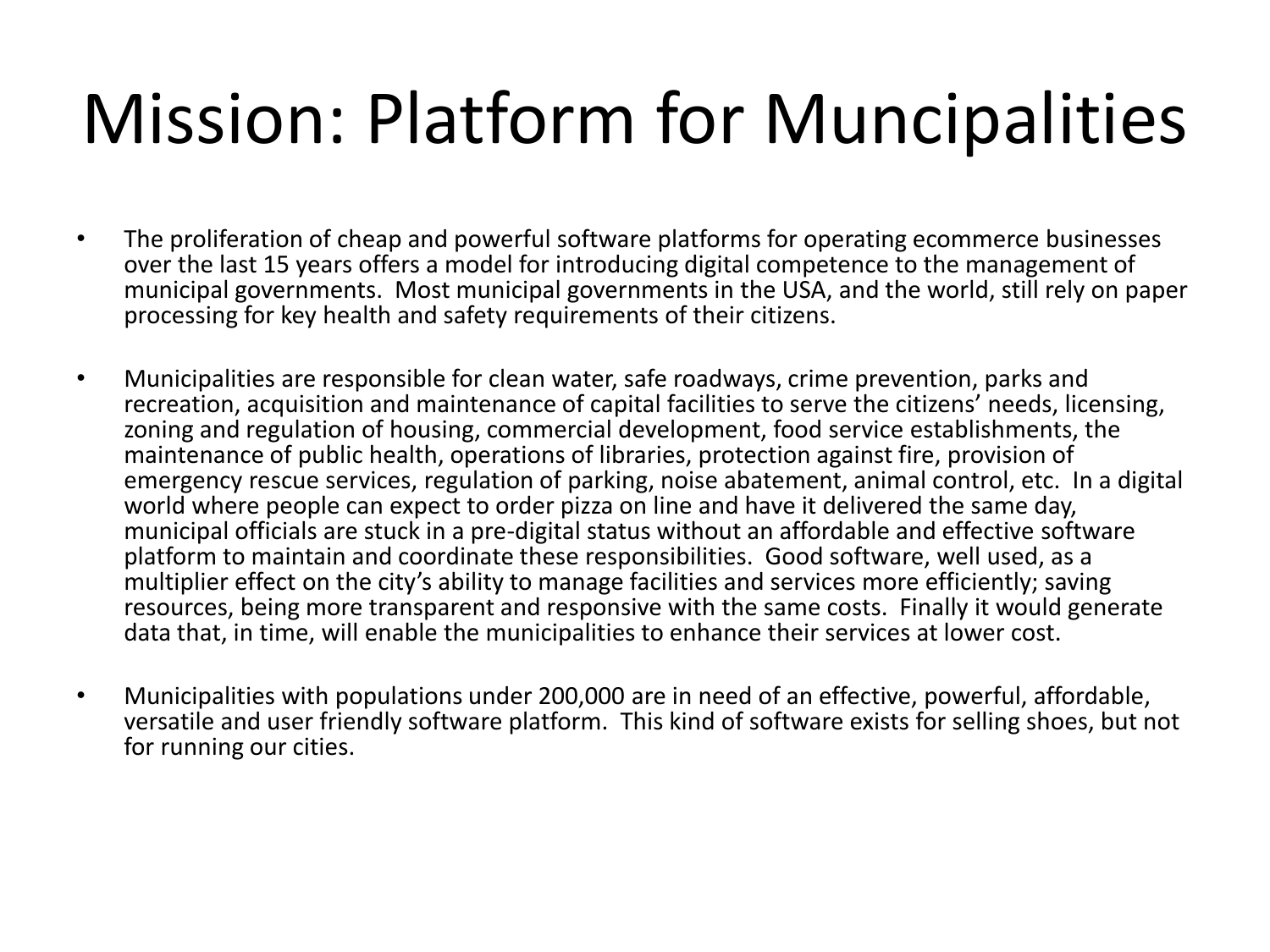# Benefit

New [evidence shows](http://assetstewardship.com/2015/01/23/new-evidence-shows-citizen-engagement-increases-tax-revenues/) citizen engagement increases tax revenues for cities:

- Increased public participation in the process of public decision making
- Increased local tax revenue collection
- Channeled larger fractions of public budgets to services stated as top priorities by citizens
- Increased satisfaction levels with public services

But only if these preconditions are met:

- Administratively mature local government structure
- Politically decentralized local governments

Less predictive of success:

- "Bottom up" organization is less important than external actors for successful participatory experiences.
- "Strong civil society" and "political will" are not particularly significant

Bottom Line: The structure and effectiveness of institutional government matters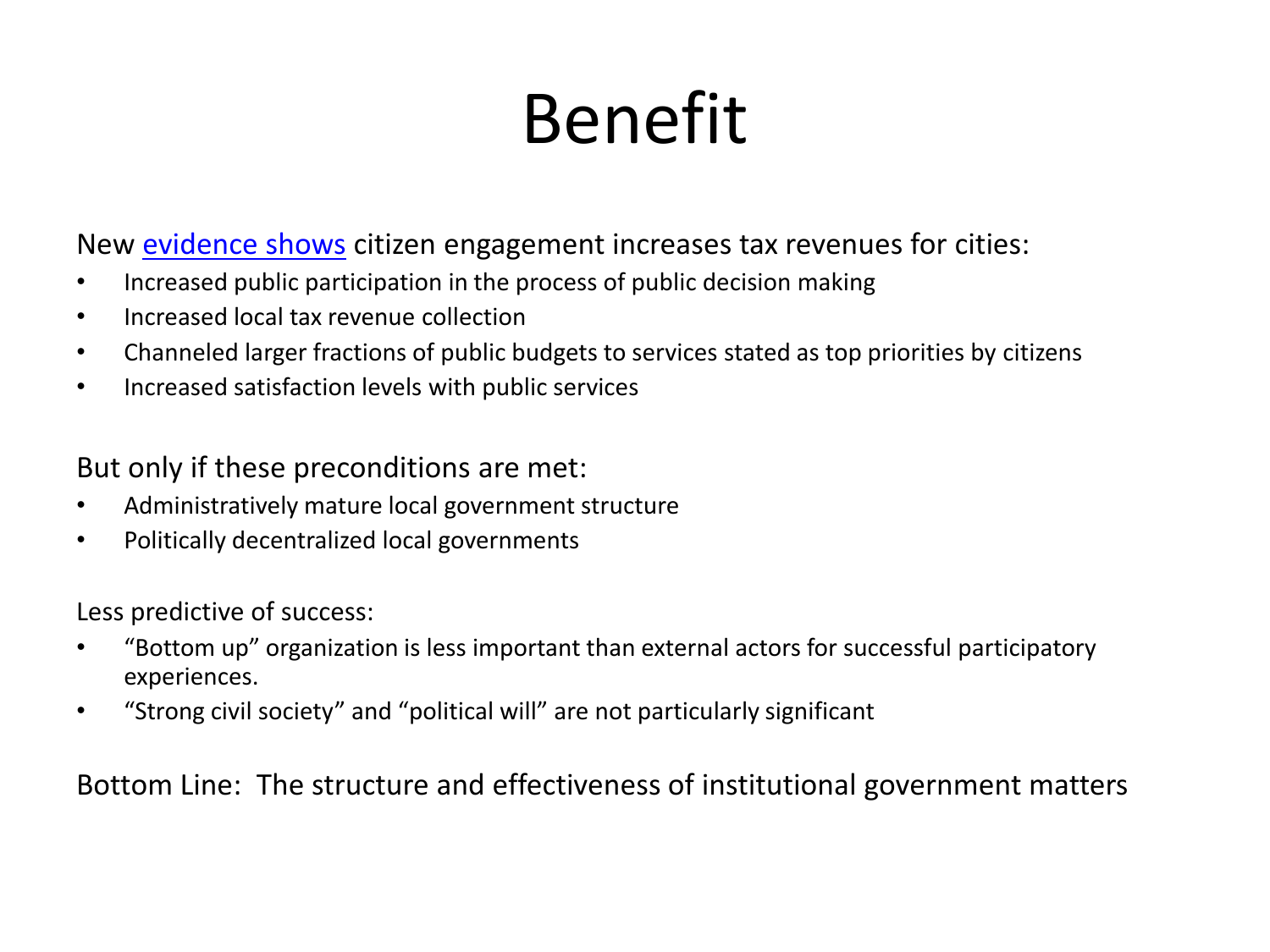### Market Size:

- There are over 470,000 municipal government entities in the world and 19,492 in the USA. 99.5% of them have populations under 200,000 (19,394). That is a lot of municipal government operations that do not currently have access to good software systems. While the largest cities are pursued by companies like Socrata, SAP or IBM to provide software services, smaller cities have no generally accepted platform from which to build a digital infrastructure for their operations. As smaller cities seek to alleviate the pain of paper processing and come into the digital age, they often purchase the first proprietary software package that promises to relieve the greatest source of pain. This software may not play well with other software the city may eventually need. It also may be unnecessarily complicated and overpriced.
- Programs like 18F, the digital services agency in the US's General Services Administration is beginning to model the development of government software that meets good standards. The DATA Act of 2014 mandates greater transparency for federal level information. Sooner or later these standards and practices will filter down to smaller cities. But unless action is taken soon, it will happen after cities have wasted millions of dollars on ineffective, special purpose proprietary software packages.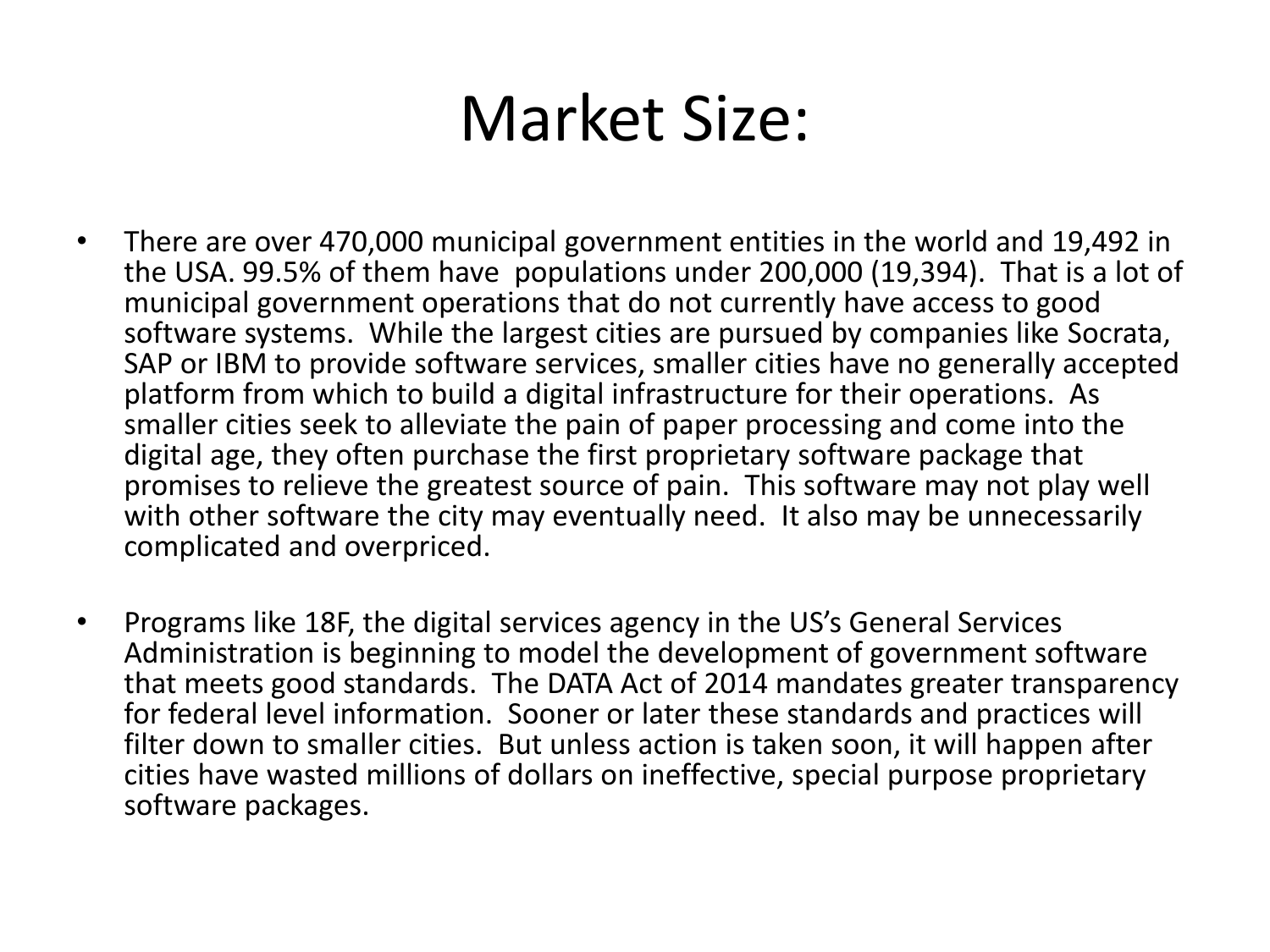### Broken Market:

- From the perspective of a city trying to move operations into the digital age, software often seems overpriced, inflexible, and more complicated than flying a jet, with no clear measurable return on investment either in cost savings or improved service delivery.
- From the perspective of the software provider who is big enough and smart enough to jump the hoops of public procurement, the cost needs to be high because the city wants a unique solution and there's little chance of selling that software to other cities. Not a well functioning marketplace.
- These are problems typical of early days in the digital evolution of cities. They will be overcome. Four procurement options: traditional bid, problem-based procurement, pay-for-performance and prizes. All could work. What are the strengths, the weaknesses of each? And for whom?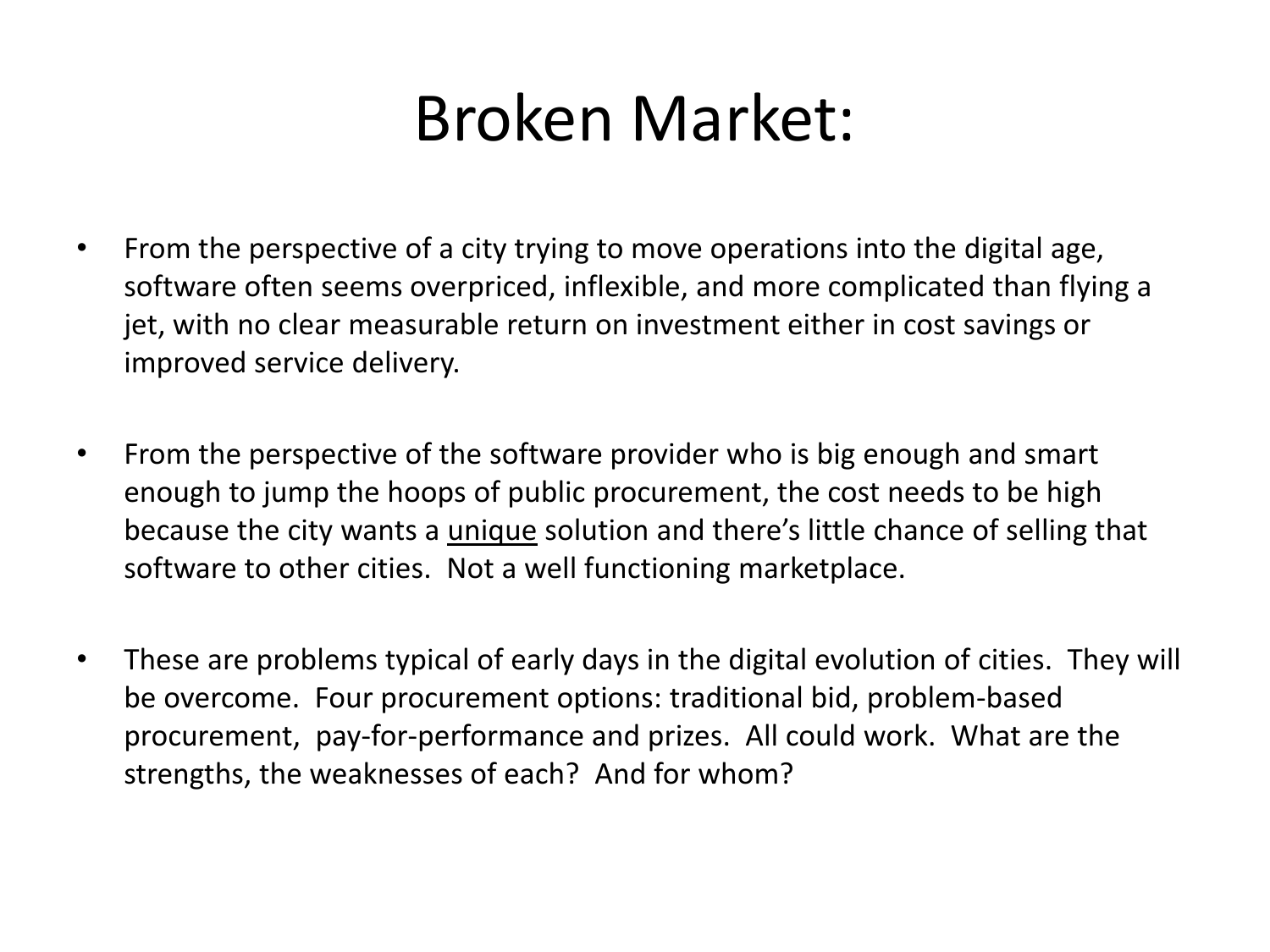### New Software Platform Fixes Market

- As ecommerce evolved from 1997, software designers moved from a one of a kind website developed for a specific client to a basic platform that contained all the key components needed for ecommerce (shopping cart, navigation, site search, CRM, reporting, etc.)
- Magento OS, is a clear example of a free, open source software platform widely used around the world to establish ecommerce sites. Wordpress is another example of an internationally used platform.
- Each of these platforms have basic characteristics needed for any website and attract software coders from a broad international market to write special purpose code, "widgets" or "apps" or "extensions", to enhance the sites, making them a better match for the users' needs.
- Site design, navigation and content, in addition to the mix of added software, make these sites uniquely suited to the owner's needs.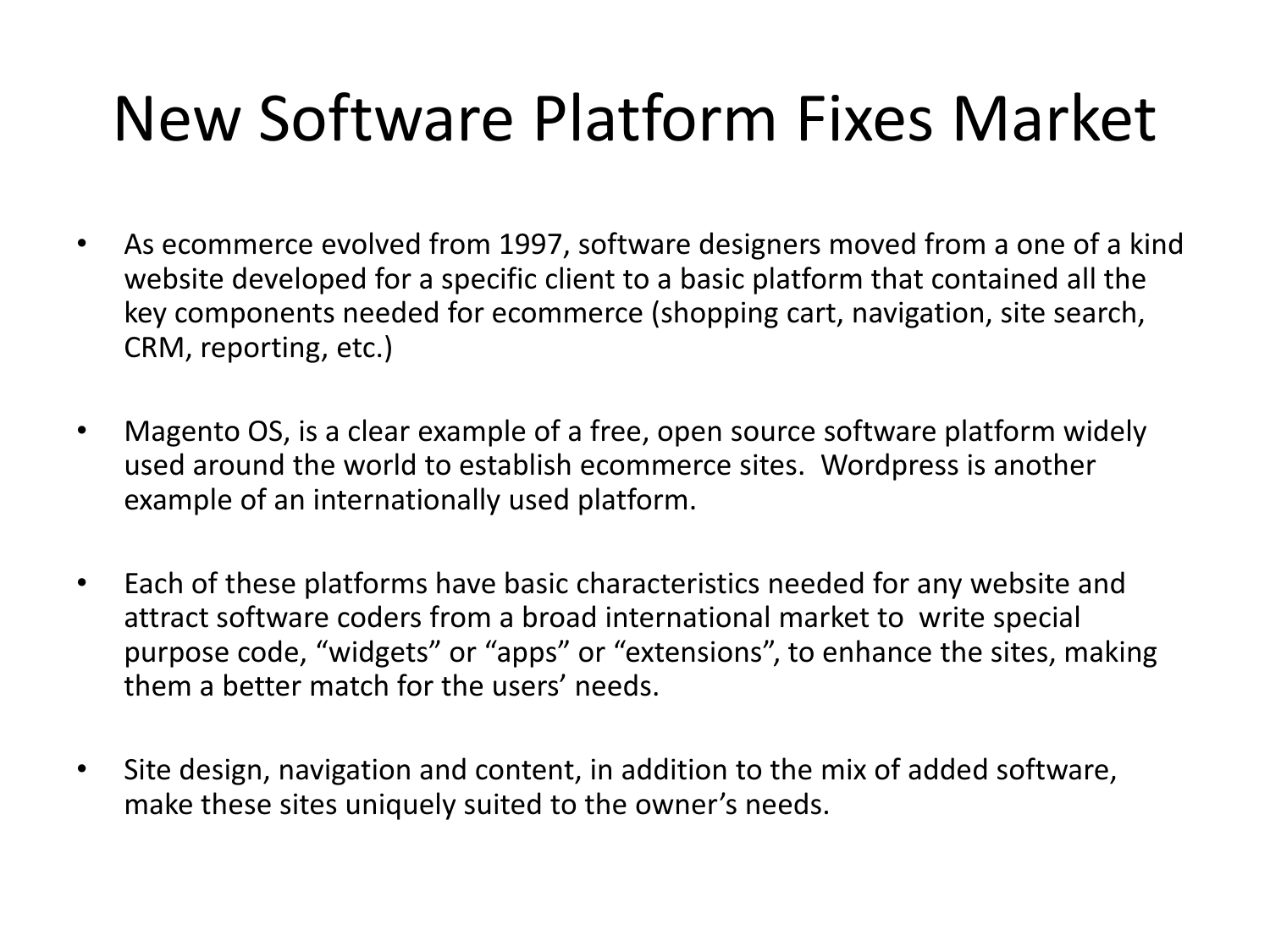# Specifications

- Smaller cities are already beginning to buy overpriced, aggressively marketed limited purpose software to address their specific pain points. The software platform envisioned here would be "open standard", setting a platform for municipalities to use as they acquire more specific software, such as software for inspections, police dispatch, facilities maintenance, etc. The software platform would also encourage more specialized software providers to write code to fit this platform. This software would pull key elements from other special purpose software, as long as all software acquisitions meet the standard of guaranteeing interoperability, interconnectivity, fairness, flexibility and choice for the municipality.
- The software would provide basic functionality for the following key municipal departments:
	- Police, Fire, Public Works, Management, Planning, Library, Inspections, Health & Human Services, Schools, Veteran's Services, Elder Services, Administration (including Human Resources, Legal, Finance & Accounting, Property Management, Boards & Elected Officials, Clerk, Assessors, etc.)
- It would track and link the transfer of funds between departments, provide planning and predictive analysis data for the municipality and enable better interface with citizens.
- It would provide a public facing user interface for a digital version of the "311" program to allow citizens to easily report problems, have them date stamped and recorded, if appropriate, with GPS coordinates. It would allow citizens to pay fines and parking tickets, to register to vote, to learn about the elected and appointed municipal officials and to easily find services they may need based on a likely citizen definition of the need, not the municipality's name for the providing department.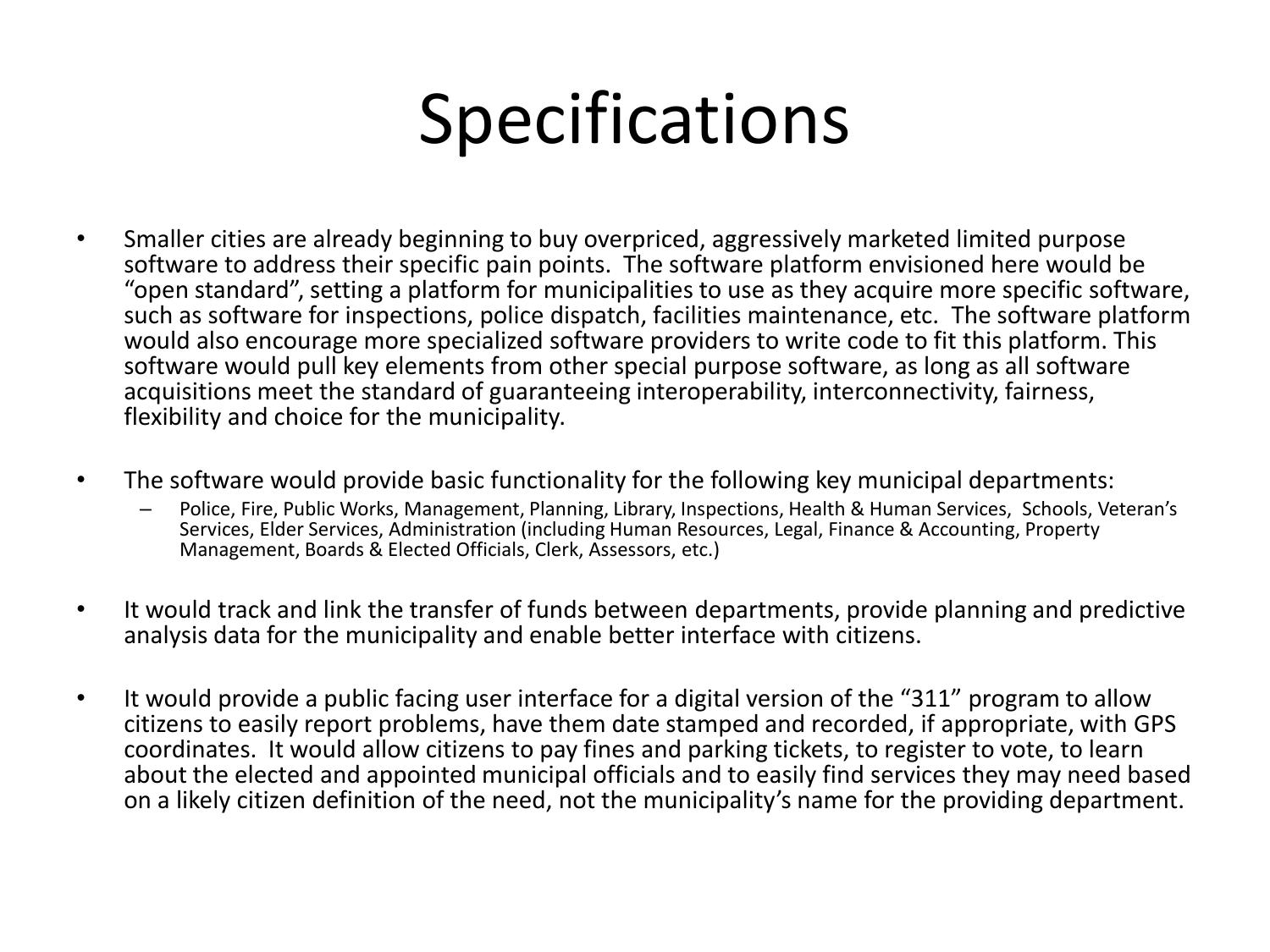### Interdepartmental Coordination: Street Light Example

- When a city's Department of Public Works goes out to bid for new street lights, the DPW is concerned about lighting, durability and cost.
- But when other city departments learn about the bid, if they have an opportunity to reflect, they realize about 18 additional specifications for these street lights that would improve city operations and citizen quality of life and safety.
	- Antennas, GPS, WIFI, traffic and parking monitors, sound detectors, meter reading and more.
- "Measure TWICE, cut once", the old adage about planning ahead is particularly important as cities enter the digital age.
	- $\triangleright$  Think across all departments about information needs and digital tools
	- $\triangleright$  Add these tools as procurement opportunities arise anywhere in the city
	- $\triangleright$  Plan procurements through a 5 year Capital Budget
	- $\triangleright$  Review each capital request for how it can meet broader ICT (Information, Communication, Technology) goals in the city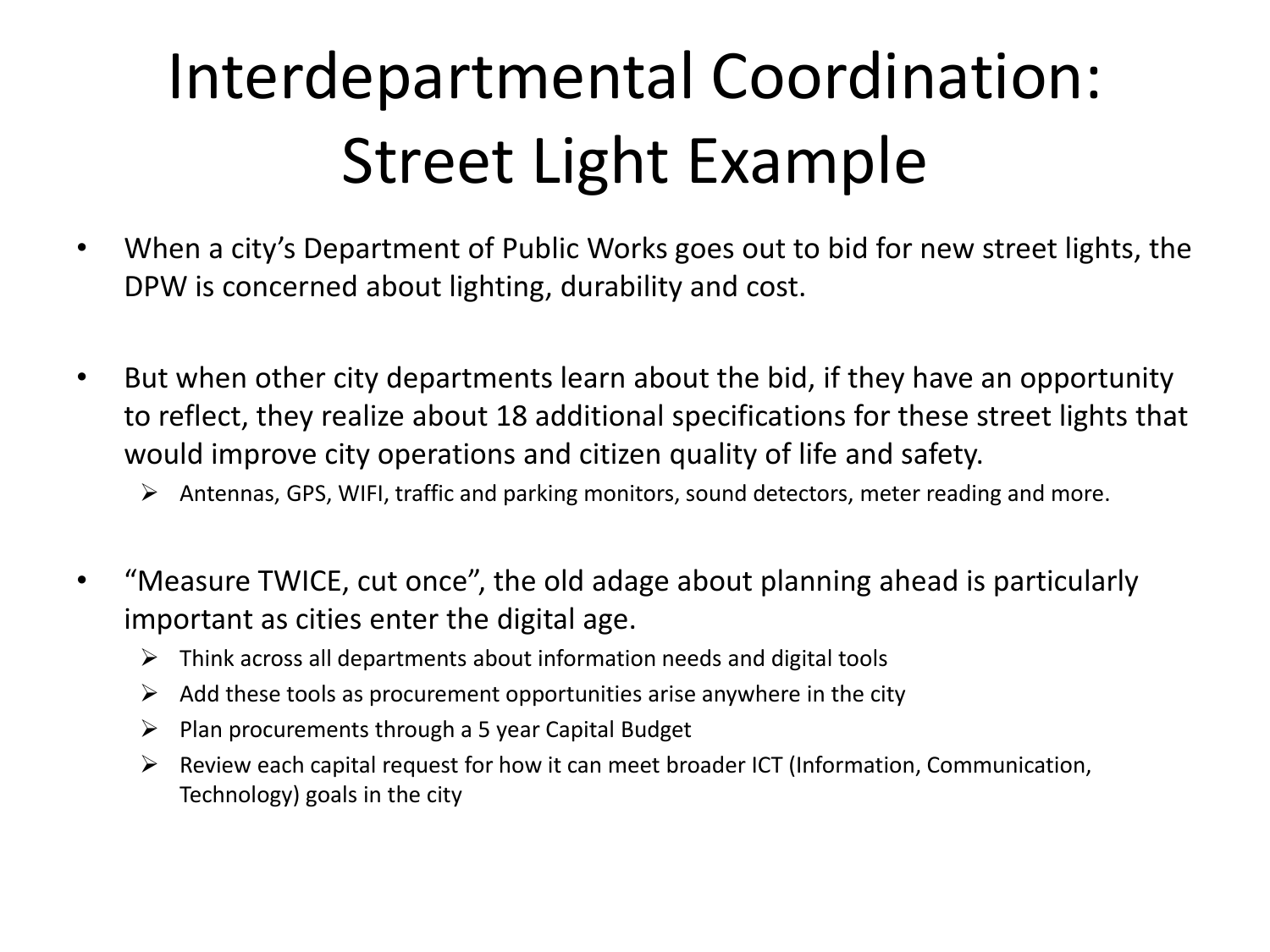# Related Articles

- [http://assetstewardship.com/2015/10/02/antiquated-procurement-process-blocks-cities](http://assetstewardship.com/2015/09/09/open-data-standards-affect-city-spending-decisions/)[from-digital-age/](http://assetstewardship.com/2015/09/09/open-data-standards-affect-city-spending-decisions/)
- [http://assetstewardship.com/2015/09/09/open-data-standards-affect-city-spending](http://assetstewardship.com/2015/09/09/open-data-standards-affect-city-spending-decisions/)[decisions/](http://assetstewardship.com/2015/09/09/open-data-standards-affect-city-spending-decisions/)
- [http://assetstewardship.com/2015/01/16/software-for-cities-know-your-problems-before](http://assetstewardship.com/2015/01/16/software-for-cities-know-your-problems-before-purchasing/)[purchasing/](http://assetstewardship.com/2015/01/16/software-for-cities-know-your-problems-before-purchasing/)
- <http://assetstewardship.com/2014/09/08/build-a-city-it-master-plan/>
- <http://assetstewardship.com/2014/08/03/top-10-tasks-for-cities-acquiring-software/>
- [http://assetstewardship.com/2014/06/27/open-governments-open-data-a-new-lever-for](http://assetstewardship.com/2014/06/27/open-governments-open-data-a-new-lever-for-transparency/)[transparency/](http://assetstewardship.com/2014/06/27/open-governments-open-data-a-new-lever-for-transparency/)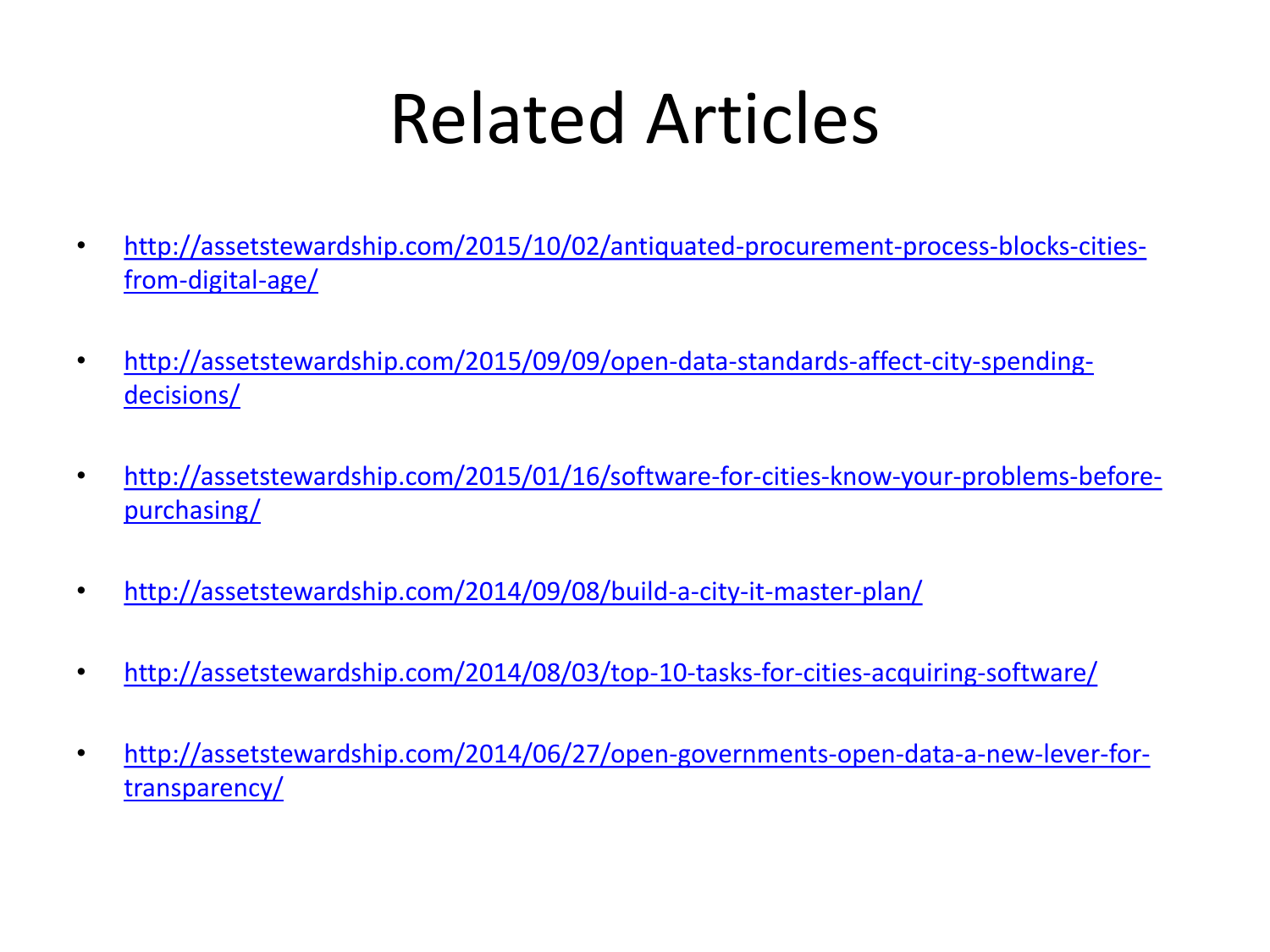### Software Requirements:

- Much information has already been gathered about the need for this platform and the specifications it should meet. Using an 'agile' model of software development, a municipal expert will need to develop a more complete set of specifications for this software, build iterations of the software working closely with a skilled software developer and test the software with a selection of municipalities.
- AGILE software development requires the creation of a "project backlog", a prioritized list of features and capabilities needed to develop a successful product.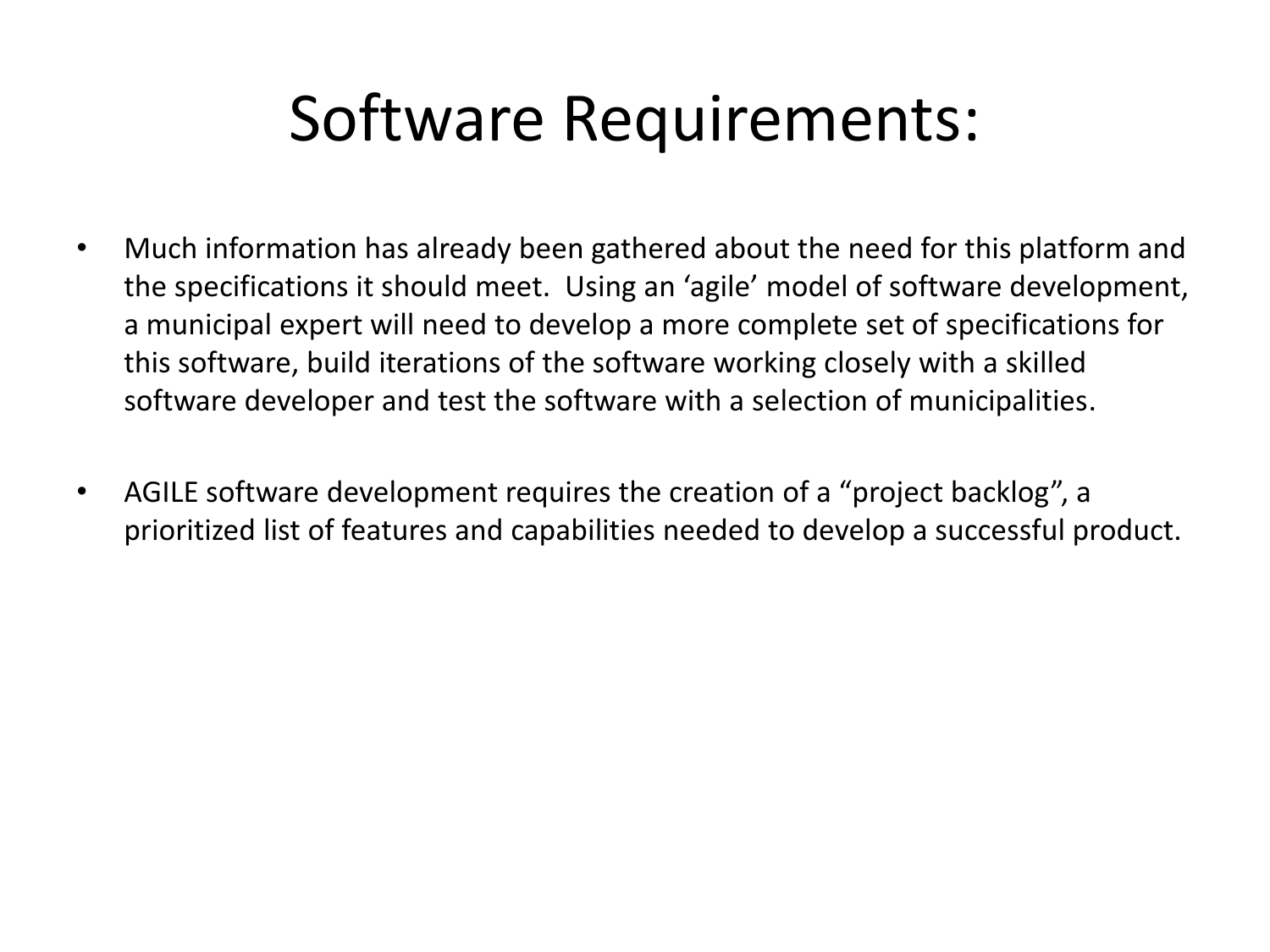### Priority Feature Requirements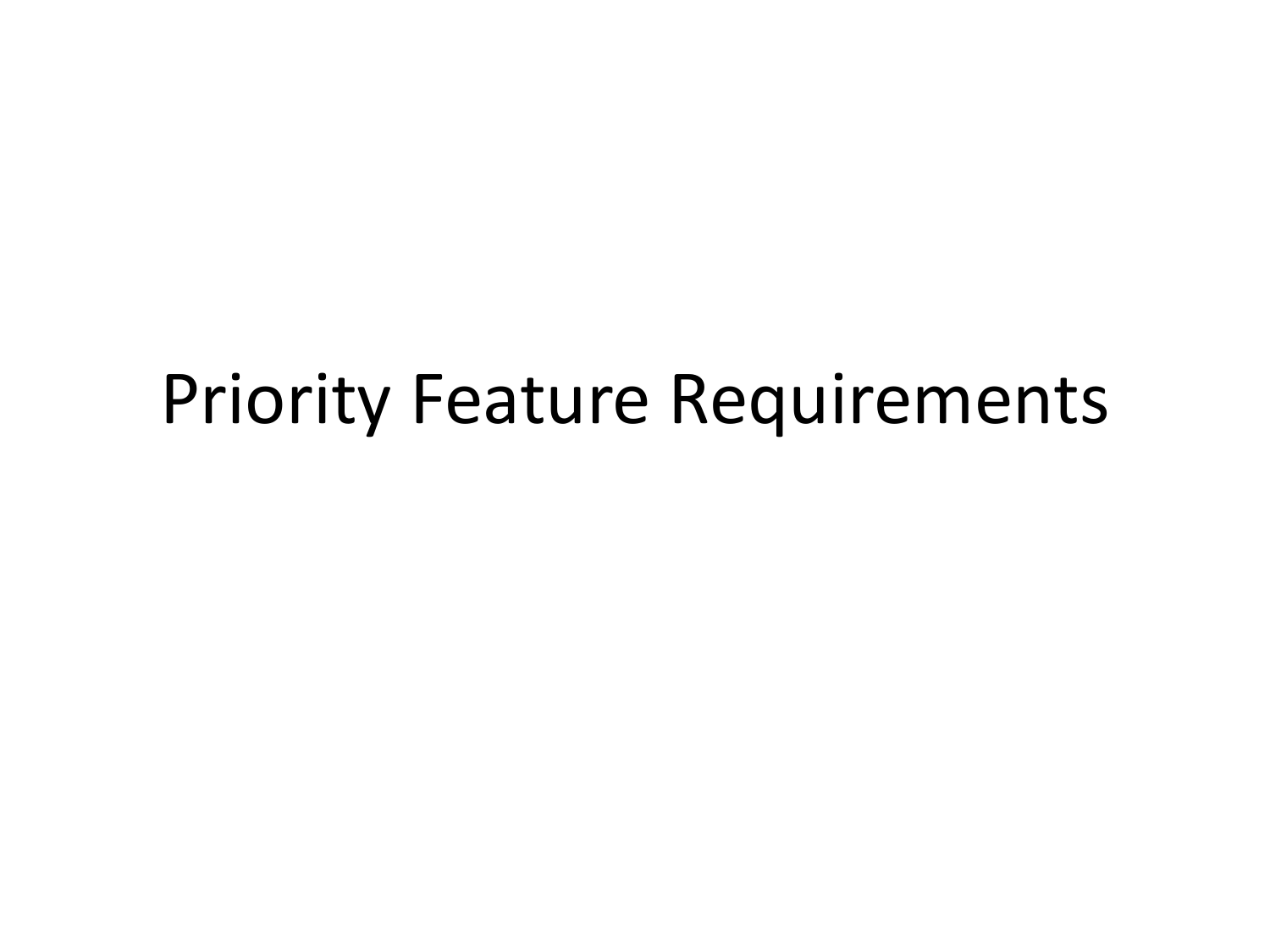# Data Repository

- Land use, zoning
- Property tax records
- Land and facilities by ownership (public/private)
	- If public, named agency, acquisition date, value
- Calls for assistance
- Tagging system for referencing across departments
	- By GPS
- Sources of data to be stored and updated
	- APIs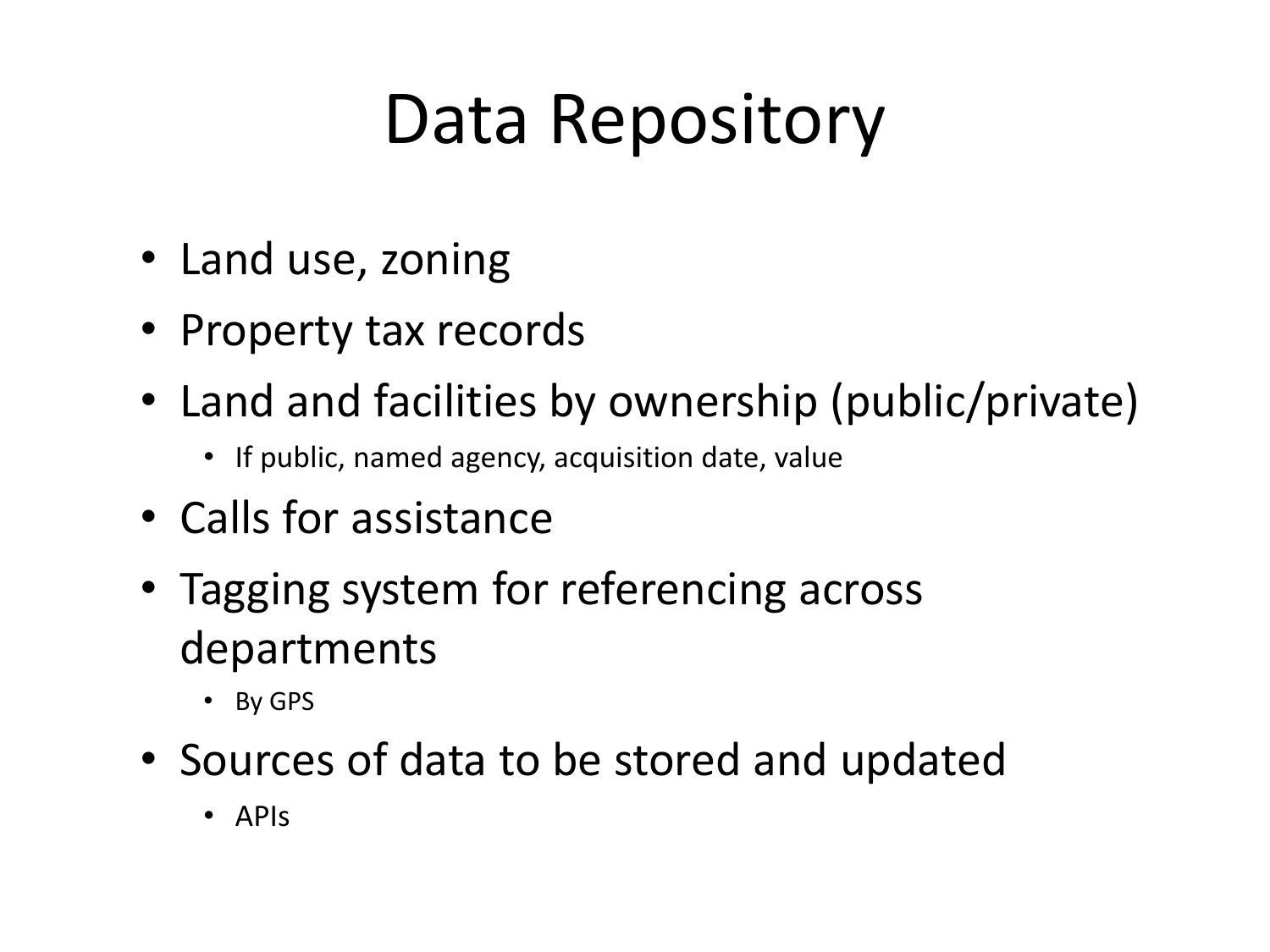# CRM (Customer Relationship Management)

- City government users
	- Department, function type
- Baseline data
	- Population, census tract, City SDK census records
- City Management "best practices" data
	- Open.gov, other sources
	- Selection criteria: income, tax base, population size, population age profile, geographic location, form of government, etc.
- Citizen engagement
	- Sources of data to be stored and updated
	- APIs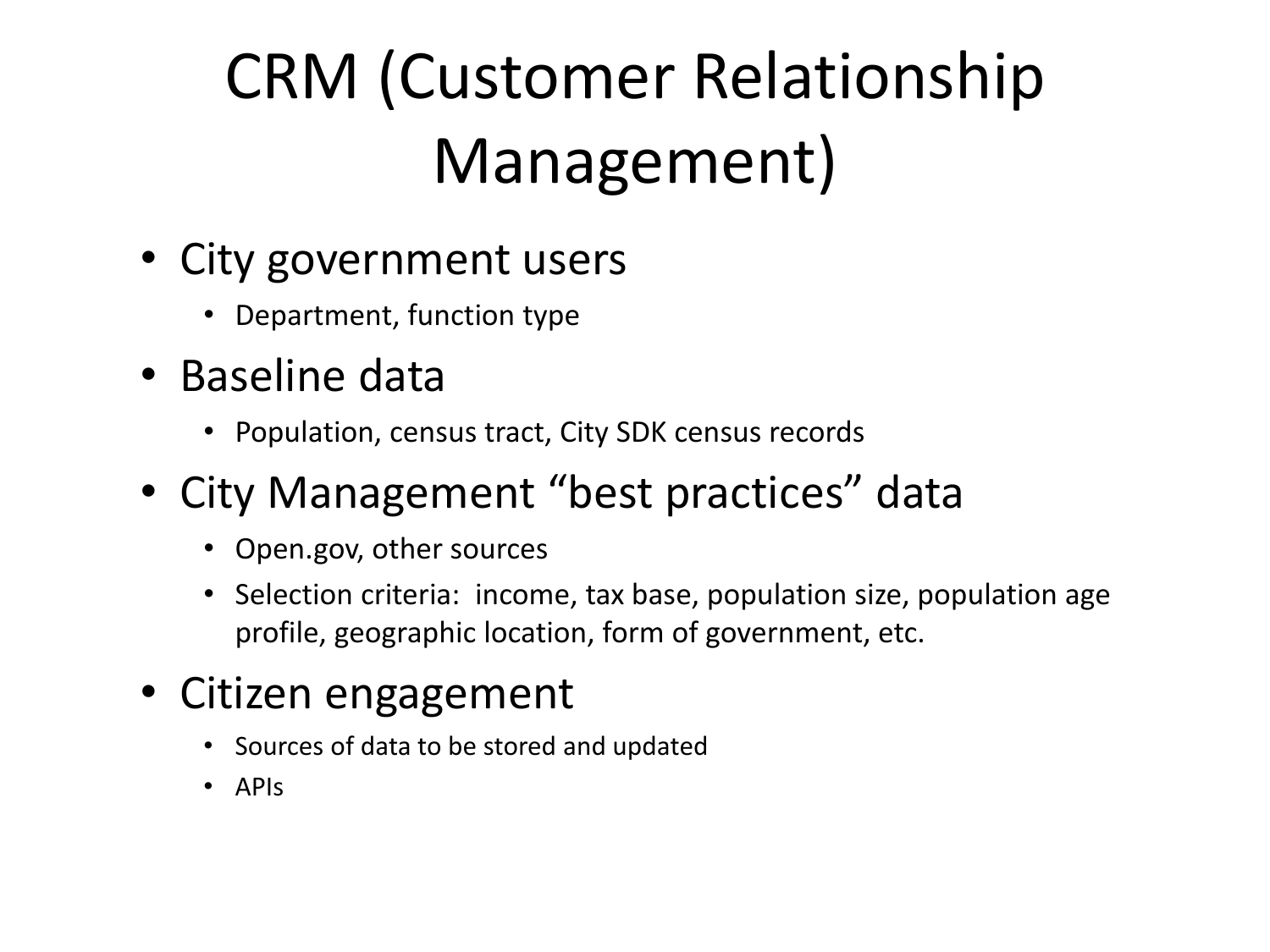# Financial & Report Modeling

- Planning templates
- Reporting templates
	- Predictive analysis
	- ROI

#### • Interoperability with other software sources

- Dispatch systems
- State payments systems
- Proprietary municipal money management systems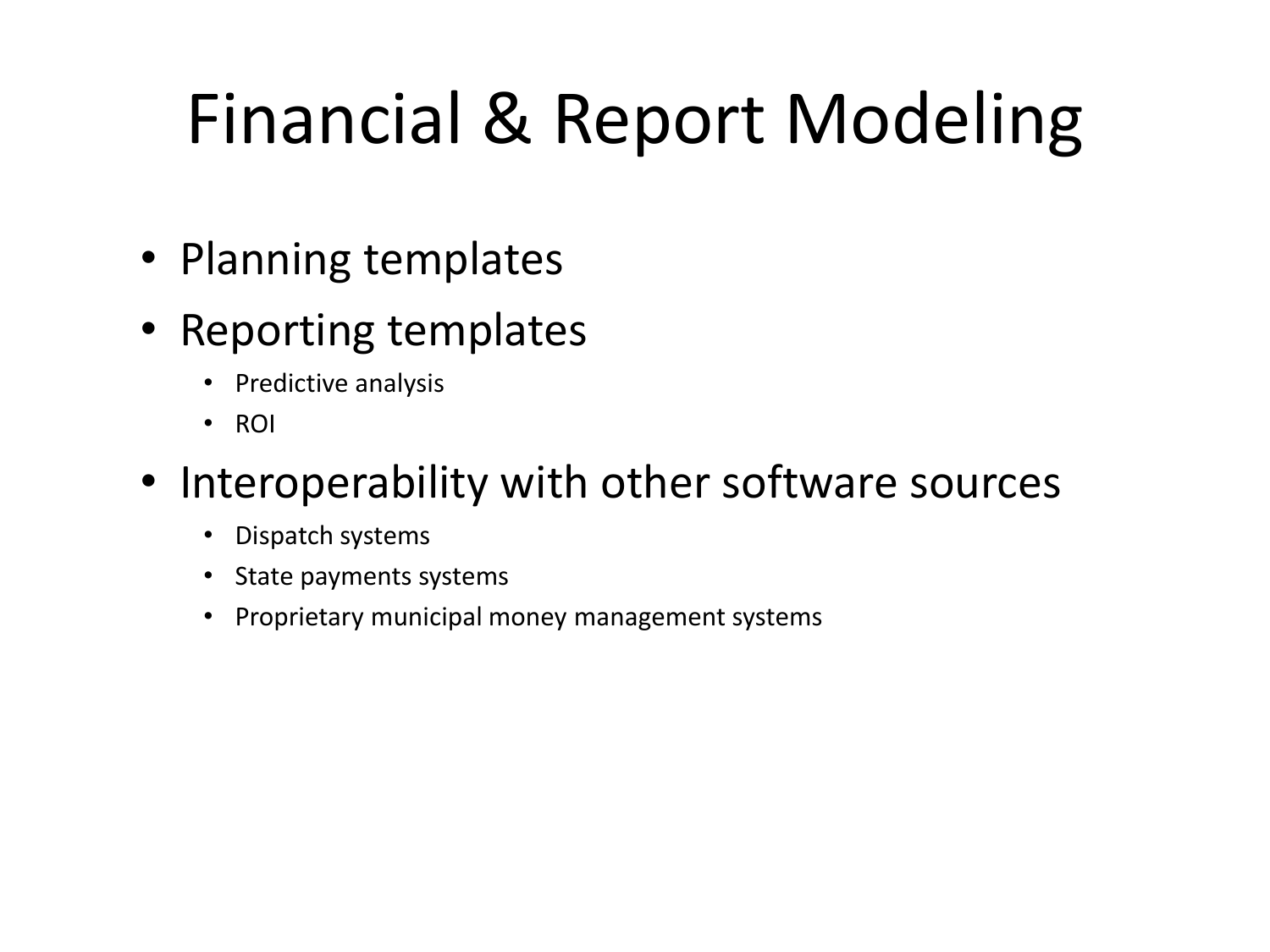### **Transactions**

- Collections
	- Taxes, Tickets, Development subsidies,
- Revenues & Expenditures
	- Federal, State, Regional, Special District, Utilities
	- Health insurance, Trash collection, Pensions,
- Planned Actions (5 year time horizon)
	- By department, by tag category, by \$ size, by funding source
- Fiscal Year Budgeted Tasks (1 year time horizon)
- Work Orders (3 month planned time horizon)
- Unplanned Emergency Transactions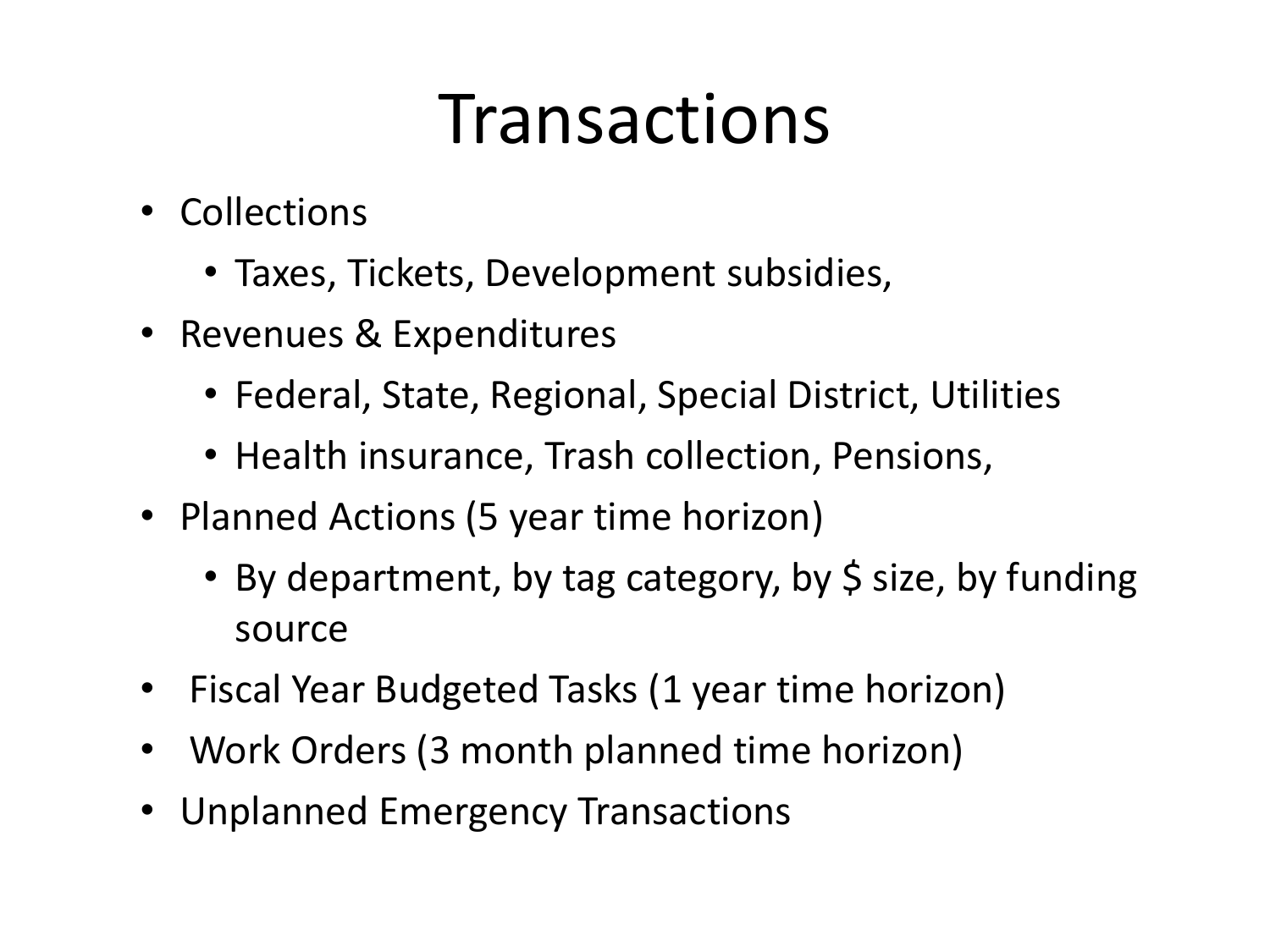### Nested Search "Nav Bar*"*

#### Department or Municipality Reports

Predictive Analysis Information Comparative Data **Trends** Calendar

#### Plans

Zoning plan Master plan Financial plan (by Department and by Municipality) Development plan Capital plan Locations GPS coordinates

Calls for Assistance

Sort by: Budget, Revenue, Tech, Capital, GPS, Date

#### for Municipal Officials **for Citizen Engagement**

#### **Transactions**

Licenses, permits, traffic tickets, tax & utility payments

#### **Officials**

Names, locations, hours

#### Events

#### Committees

Mission, membership & vacancies

#### School Calendar

#### Reports

Minutes, video links of public meetings Police reports Budget, capital & special Comparative Data & link to all current & former FY data

#### Apps

Library of downloadable apps for citizens in municipality